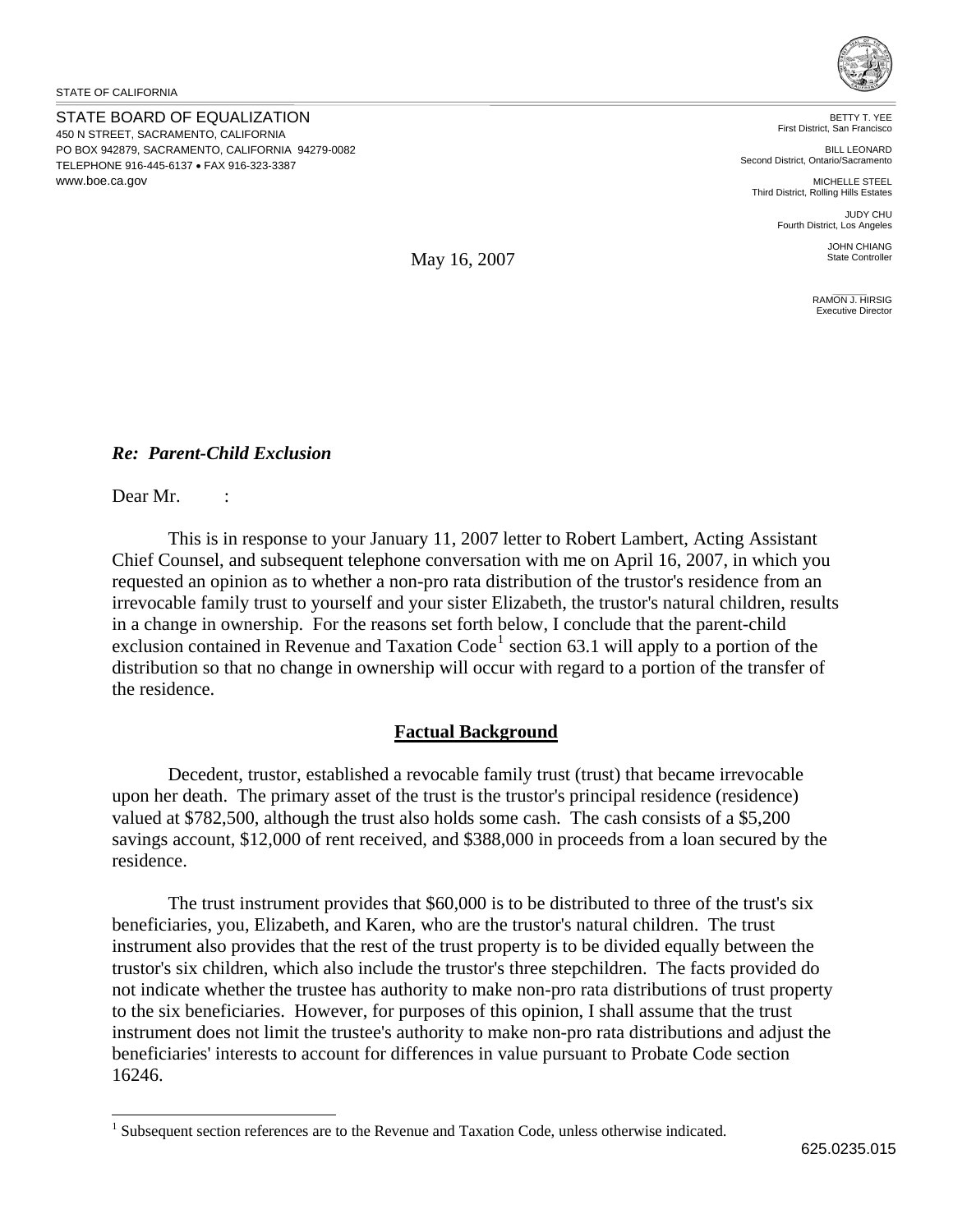You are the trustee of the trust and borrowed the \$388,000 in your capacity as trustee. You now propose to: (i) distribute \$20,000 to Elizabeth, Karen, and yourself to satisfy the \$60,000 gift; and (ii) distribute undivided interests in the residence, which is encumbered by the \$388,000 loan and has a net value of \$394,500, to Elizabeth and yourself, so that Karen makes a gift of her one-sixth interest in the residual gift to you and Elizabeth, and distribute \$123,283.33 in cash to each of the three stepchildren, to satisfy the residual gift.

Your letter asks whether you and Elizabeth can claim the parent-child exclusion with regard to any portion of the transfer of the residence.

## **Law & Analysis**

County assessors are required to determine a new base year value for property that changes ownership after the 1975 lien date. (Rev. & Tax. Code, § 110.1, subd. (a)(2).) A "change in ownership" is defined as a transfer of a present interest in real property including the beneficial use thereof, the value of which is substantially equal to the value of the fee interest. (Rev. & Tax. Code, § 60.) Section 63.1, subdivision (a) excludes from the definition of change in ownership the transfer or purchase of a principal residence and the first million dollars of full cash value of all other real property between parents and their children. This includes transfers through the medium of an inter vivos trust like the trust discussed in your letter. The term children includes, but is not limited to, any child born of the parent or parents and any stepchild of the parent or parents while the relationship of stepparent and stepchild exists. (Rev. & Tax. Code,  $\S$  63.1, subdivision (c)(3).)

Since section 63.1 only applies to transfers of interests in trust property between parents and their children, determining the identity of the transferor of an interest in trust property is very important. In addition, application of section 63.1 is even more complicated when a trust has multiple beneficiaries.

 For example, assume that trust A has four beneficiaries with equal interests and contains one parcel of real property worth \$400,000. If the trustee is required to make a pro rata distribution of the residence to the four beneficiaries, the trustee is legally required to distribute an undivided, one-fourth interest in the residence to each beneficiary, and these distributions will be viewed as transfers from the trustor of the trust to the beneficiaries for purposes of applying section 63.1. If, the trustee does not do this, and, instead distributes the entire residence to one beneficiary, the distribution will be viewed as if the trustee made distributions of undivided, onefourth interests in the residence to each beneficiary as required, which will still be treated as transfers from the trustor of the trust to the beneficiaries, followed by transfers of three of the four beneficiaries' undivided interests in the residence to the remaining beneficiary, which will be treated as transfers between the beneficiaries for purposes of section 63.1. As such, a change in ownership can occur upon the distributions from the trust to the beneficiaries and the transfers between the beneficiaries, if an exclusion from change in ownership does not apply. However, if the trustee of trust A has discretion to make non-pro rata distributions of trust property, the trustee is not legally required to distribute equal interest in the residence to each beneficiary so long as the trustee adjusts the distributions that are made so that each beneficiary receives property of equal value. Therefore, the trustee could borrow \$300,000 via a loan secured by the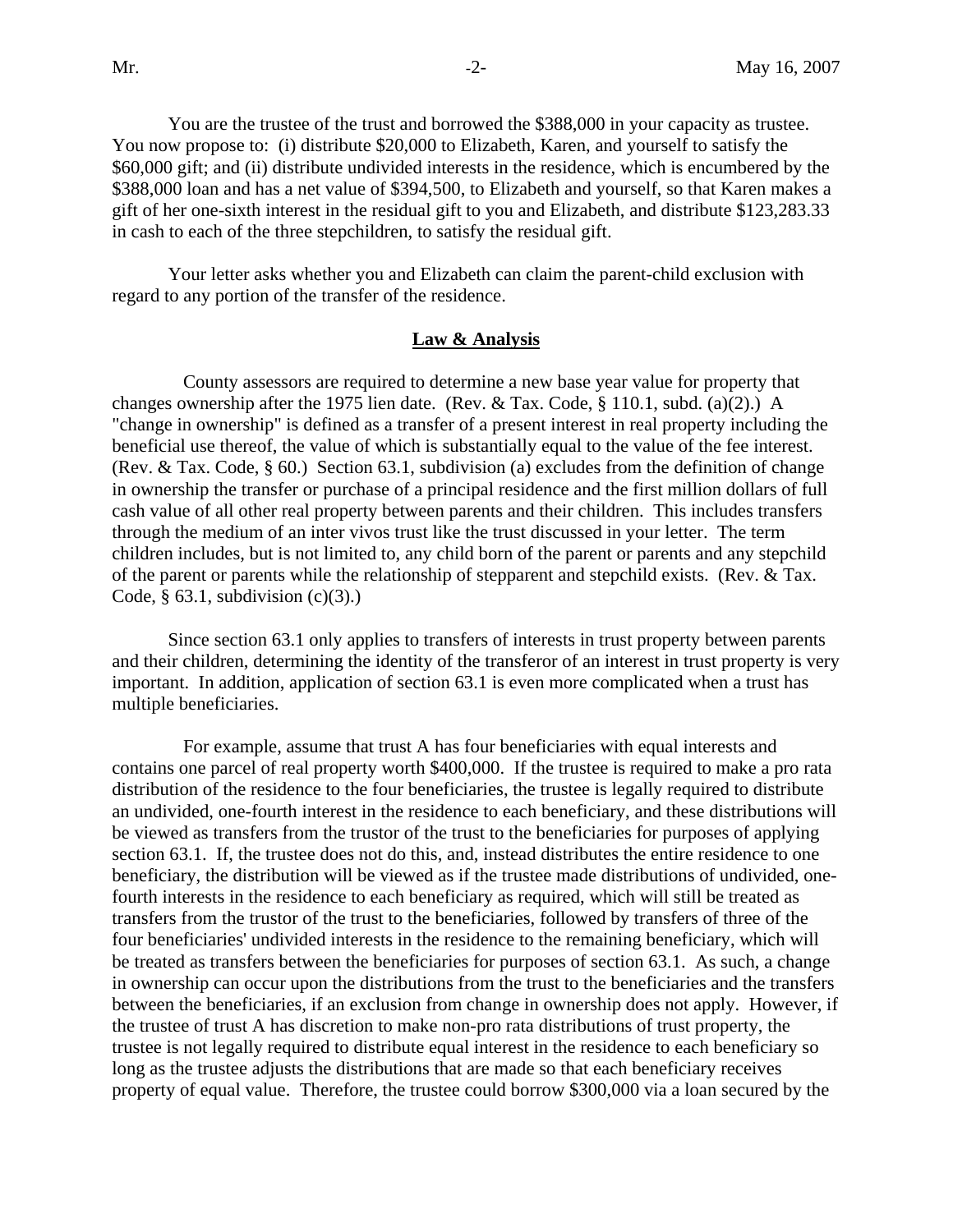residence, distribute \$100,000 to three of the four beneficiaries, distribute the encumbered residence with a net value of \$100,000 to the fourth beneficiary, and still have the distributions treated as transfers from the trustor of the trust to the beneficiaries for purposes of applying section 63.1. (See Property Tax Annotations 6[2](#page-2-0)5.0235 and 625.0235.005.)<sup>2</sup>

For purposes of this letter, I have assumed that you have authority to make non-pro rata distributions as trustee of the trust described in your letter. If this is the case, you are not required to distribute undivided interests in the residence to each of the trust's six beneficiaries so long as the actual distributions are adjusted to ensure that each beneficiary receives property of equal value. Therefore, you may borrow funds via a loan secured by the residence in your capacity as trustee and distribute interests in the residence to some beneficiaries and cash to other beneficiaries so long as each beneficiary receives property of equal value, and these distributions will be treated as transfers between the trustor of the trust and the beneficiaries for purposes of applying section 63.1. However, if you distribute more than a one-sixth share to any one of the six beneficiaries, the additional value will be treated as though it were received from the beneficiary or beneficiaries that received less than a one-sixth share for purposes of applying section 63.1. For example, if the trustee of the trust described in the prior paragraph borrowed \$290,000 secured by the \$400,000 residence and distributed the encumbered residence to beneficiary 1, \$90,000 to beneficiary 2, and \$100,000 to each of beneficiaries 3 and 4. The distributions would be viewed as distributions of property worth \$100,000 from the trustor to each beneficiary followed by a transfer of property worth \$10,000 from beneficiary 2 to beneficiary 1 for purposes of applying section 63.1. This is because beneficiary 2 was entitled to receive a one-fourth share worth \$100,000 like the other beneficiaries, but permitted \$10,000 worth of that share to be given to beneficiary 1.

The trust described in your letter has \$799,700 in net assets. It has a residence valued at \$782,500, subject to a \$388,000 secured loan, and another \$17,200 in cash. After distributing \$60,000 to Elizabeth, Karen, and yourself, the trust will only have \$739,700 in net assets, which must be divided equally among all six beneficiaries, including Karen. Therefore, to the extent that the trustee distributes one-sixth of \$739,700 (or \$123,283.33) in value to each of the six beneficiaries, the distributions will be treated as transfers between the trustor and the beneficiaries for purposes of applying section 63.1. To the extent that any beneficiary receives a distribution of more than \$123,283.33 in value the excess will be treated as a transfer between the beneficiaries as explained above.

Based upon the facts presented above, both Elizabeth and you will receive an undivided, one-half interest in the encumbered residence with a net value of \$197,250, and the three stepchildren will each receive \$123,283.33 in cash. Therefore, the percentage ownership interest in the property represented by \$123,283.33 of value of the distributions to Elizabeth and you will qualify for the parent-child exclusion provided by section 63.1 because this portion will be treated as though it were transferred from the trustor to her natural children. However, the excess distributions will be treated as though they were distributed to Karen, who did not receive a distribution of one-sixth of the \$739,700 net value of the trust property as required by the trust

<span id="page-2-0"></span><sup>&</sup>lt;sup>2</sup> Property tax annotations are summaries of the conclusions reached in selected legal rulings of State Board of Equalization counsel published in the State Board of Equalization's Property Tax Law Guide. (See Cal. Code Regs., tit. 18, § 5200 for more information regarding annotations.)